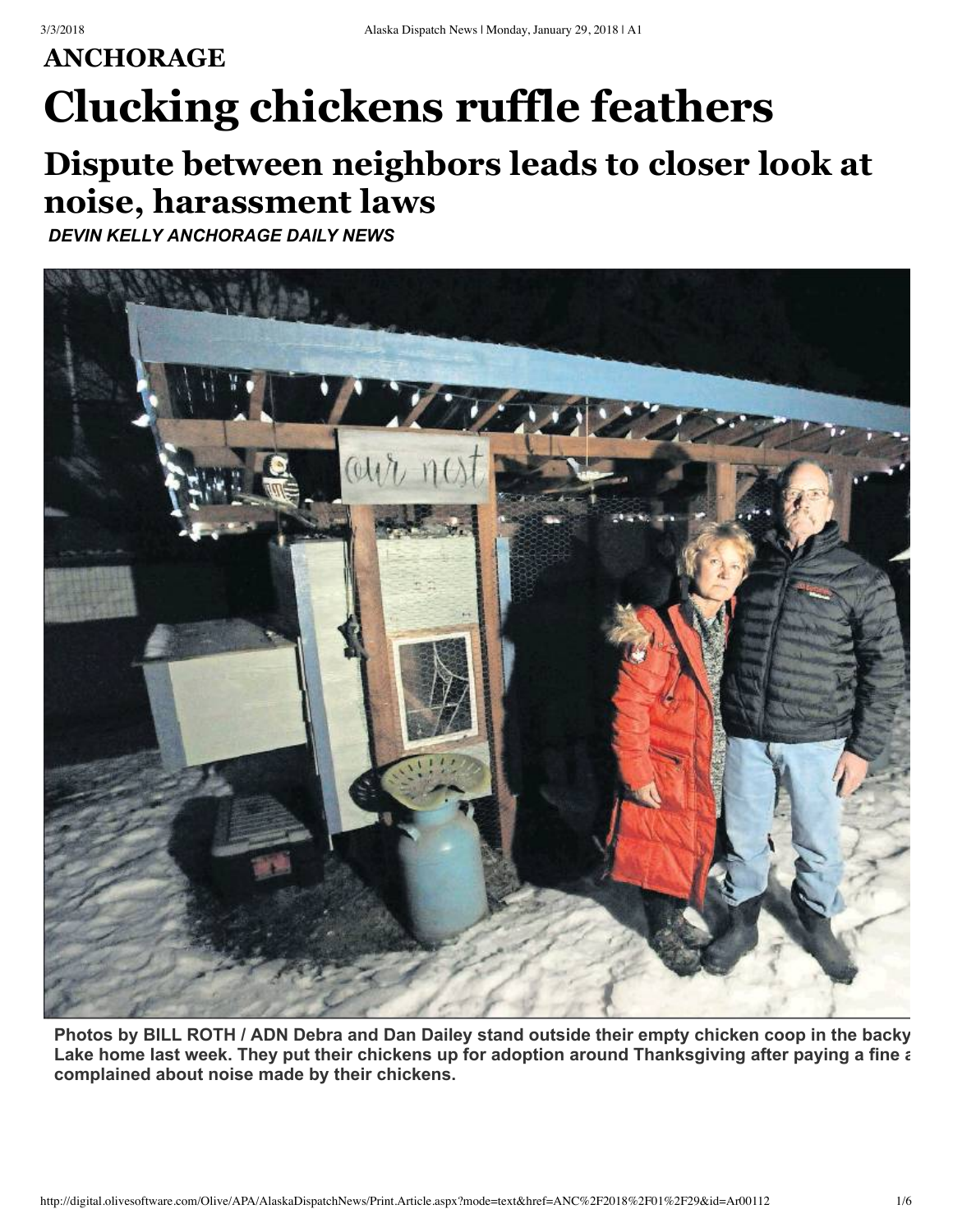

**The Daileys raised their chickens from chicks at their Jewel Lake home.**

A clash between West Anchorage neighbors over the clucking of backyard hens has led city officials to reexamine local laws about harassment and animal noise.

Dan and Debra Dailey were fined \$150 in October after Paul Prokopowich, who lives next door, complained the Daileys' hens were disturbing him and keeping him awake.

The complaint capped several years of tension between Prokopowich and his neighbors over surveillance cameras, bright lights and dogs, records indicate. But the hens elevated the drama from the quiet street in Jewel Lake into the courts, and to the attention of elected officials.

It's an example of how neighborhood fights can escalate. But Prokopowich's noise complaint also revealed an unexpected problem with city law. Since 2011, Anchorage has allowed small flocks of hens to be kept as backyard pets on most residential lots, though roosters aren't allowed. Backyard hens have risen exponentially in popularity, driven in part by demand for fresh eggs and trends in urban gardening.

At the same time, the city bans "chronic animal noise," defined simply as animal vocalization for more than five consecutive minutes.

There's no decibel level. The noise does not have to be shown to unreasonably disturb a person, and negligence does not have to be proved, according to an administrative hearing report.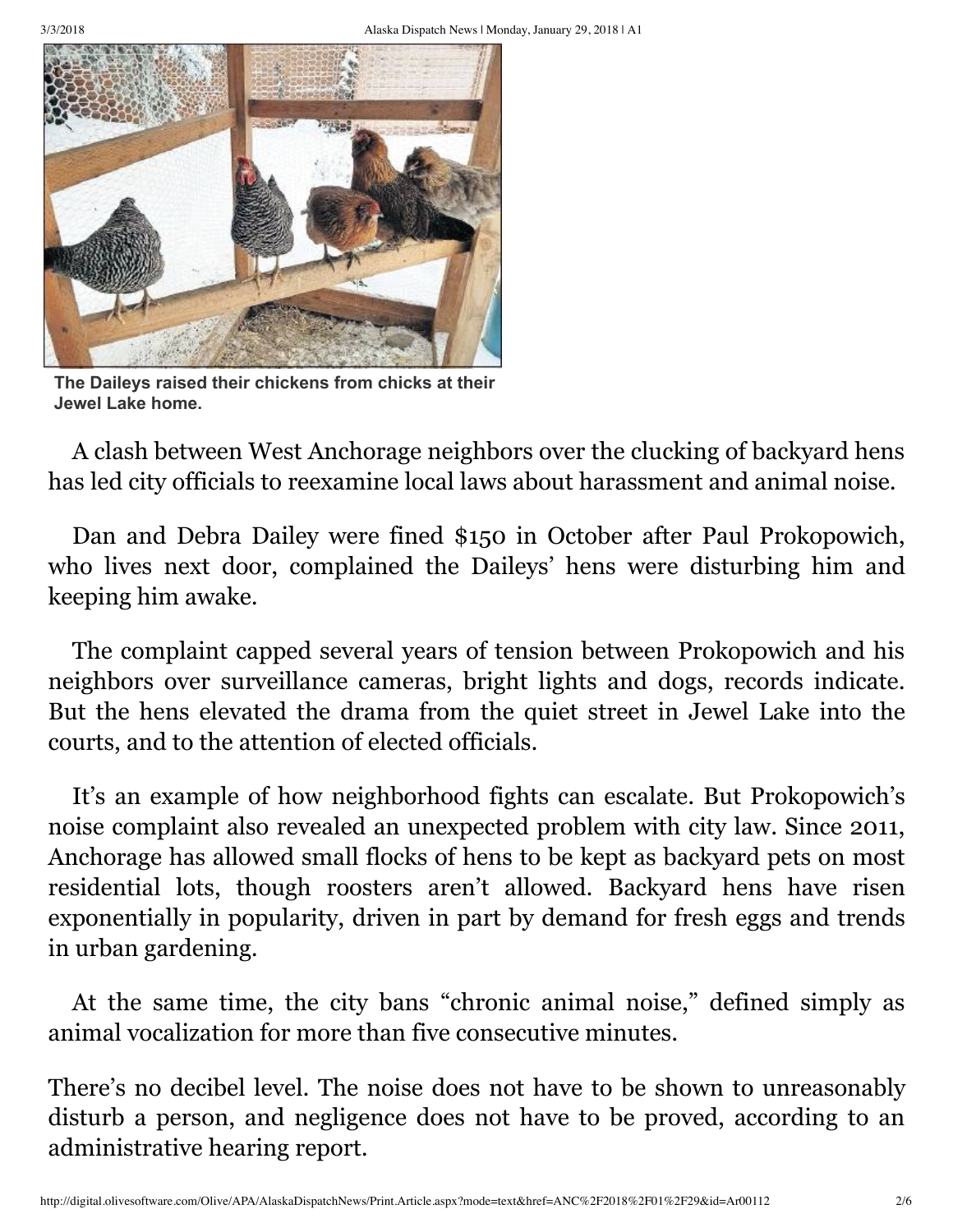Under the law, chicken owners are exposed to fines "due to the simple fact that chickens by nature cluck," wrote Lisa Toussaint, the administrative hearing officer in the Daileys' case.

In April 2016, the Daileys built a coop in their backyard. They ordered six chicks: Iris, Pepper, Sparky, Sunny, Goldie and Little Bit.

In a statement in September, Prokopowich wrote that the chickens had been "screeching all day long for months, causing him to awaken from a dead sleep."

He said the noise stopped him from napping during the day, even with his windows closed.

"I can't begin to describe what it has taken to endure this constant torture and disruption in my life," Prokopowich wrote, adding the noise "has affected my life so negatively that I've been forced to spend time and money to stop it."

Prokopowich said he'd reported the Daileys to Animal Control before, including four complaints about the hens since May. To document his case, Prokopowich mounted a surveillance camera nearly 15 feet away from the chicken coop. He later gave several recordings to animal control officials.

Property records show Prokopowich has owned his house since 1999. A phone number listed for Prokopowich was disconnected and he did not respond to an email. Access to the front door was blocked by what appeared to be an electric fence.

His attorney, Ryan Stuart, did not respond to a phone call.

The Daileys moved to the neighborhood in 2014. Debra Dailey runs a massage therapy business from their home and Dan Dailey works as a rural sales manager for J.B. Gottstein, a division of Albert-sons and Safeway.

The Daileys say they have never had a conversation with Prokopowich outside City Hall hearing rooms and their neighbor's behavior amounts to harassment. According to Dan Dailey, Prokopowich reported him to environmental officials for smoking a cigar in his front yard and for steam coming out of a dryer vent. Prokopowich also called Animal Control when the Daileys' dog, a Lhasa Apso named Maddy, accompanied Dan Dailey to the mailbox without a leash, Dailey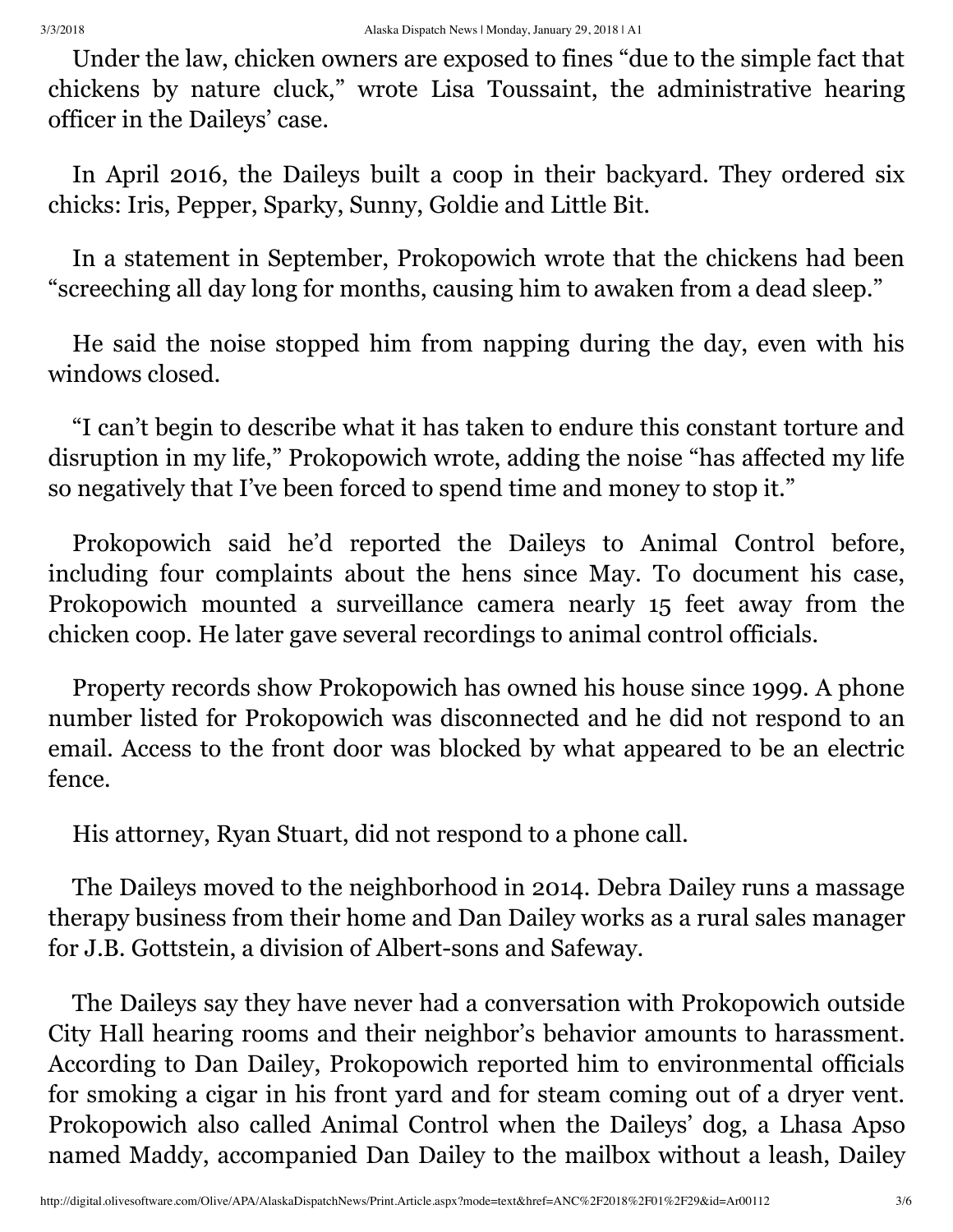said. Four other dog-related complaints from Prokopowich were dismissed, according to Touissant's ruling.

In August, the Daileys got a form letter from Animal Control, Dan Dailey said, referencing a noise complaint and methods to control barking dogs.

Dan Dailey called Animal Control. He told the officer his dog didn't bark. Soon the officer realized that the complaint was about his chickens, he said.

"I can't teach them not to cluck," Dailey said in an interview last week. "It's not a dog."

Hens can be loud, said Steve Brown, an extension agent for the University of Alaska Fairbanks Cooperative Extension office in Palmer.

"For some people, the sound of hens doing what they do is a great atmosphere, and they love it," Brown said. "For other people, it's like the biggest nuisance on the planet."

Hens cluck to express themselves, Brown said. A flustered hen can stir up a commotion. Over the phone, Brown did his best imitation: "Bock, bock, BEGOWWWK!"

Brown runs a chicken education program called "Chicken University" that stresses being a good neighbor. Before investing in chickens, Brown said, residents should contact neighbors to ask how they feel about having the animals next door.

Debra Dailey said she and her husband almost didn't bother with chickens because of their history with their neighbor. But after speaking with an Animal Control officer, she said, she thought there wouldn't be a problem.

On Oct. 25, in a small conference room on the fifth floor of Anchorage City Hall, the neighbors attended a hearing tell their sides of the story.

Prokopowich said the noise had been happening for months before he installed his surveillance camera, though he apparently did not allow an Animal Control officer inside his house to corroborate his claims, according to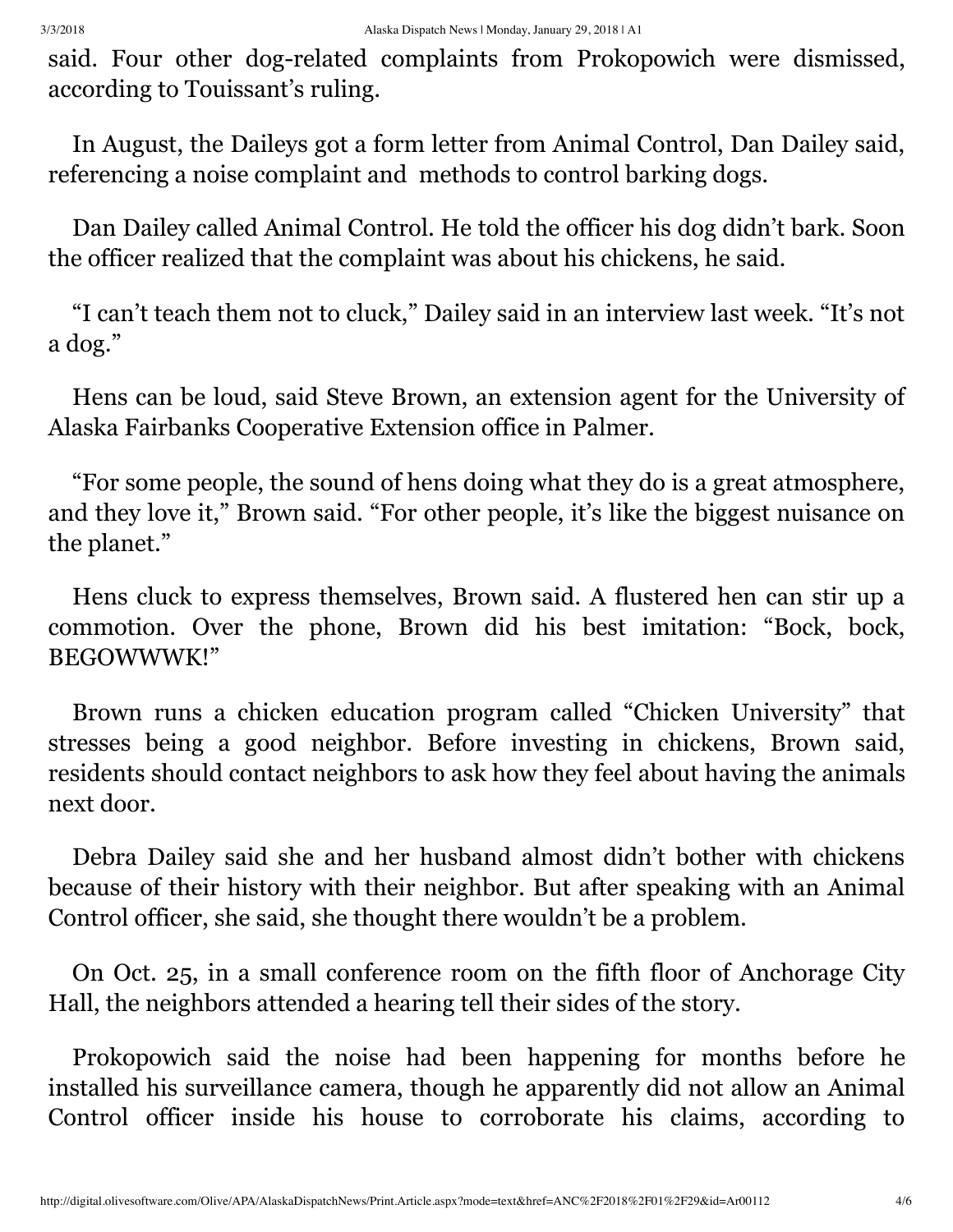Touissant's notes on the hearing. He said he didn't talk to the Daileys about the hens, adding he felt it would have been a waste of time.

Dan Dailey defended himself. He said hens are social animals that communicate by clucking, especially when they're laying. That typically happens between 10 a.m. and 2 p.m., the time frame when Prokopowich complained about noise, Dailey said. He also installed a plyboard in the coop to try to deflect noise.

Two neighbors also wrote statements saying they had no noise problems with the Daileys. The neighbors said Prokopowich was the one who was disruptive by doing metal work late at night, turning lights on at all hours and hitting his car alarm repeatedly. During the hearing, Prokopowich denied the incidents happened.

In the end, the administrative hearing officer, Toussaint, upheld the fine. But she wrote in her ruling that city law appears to be in conflict, and questioned whether Prokopowich could have been woken by the clucking from his bedroom with his windows closed, since the chickens were at least 30 feet away.

"The cluckings on the recordings strike me as typical chicken sounds," Toussaint wrote.

The city's ombudsman, Darrel Hess, who once worked with Dan Dailey at Carrs-Safeway, contacted Anchorage Assembly members about the case and said the law should be clarified. He said the law isn't written so "unreasonable persons" can "bludgeon the quality of life out of their neighbors."

Assemblyman Eric Croft, who represents West Anchorage, has since toured the Daileys' property. He said he is also examining law changes around harassment and chicken noise.

In October, around the same time as the hearing, the Daileys and two other neighbors also sued Prokopowich for invasion of privacy. The complaint cites an "array of video cameras, microphones and bright lights" erected around the perimeter of Prokopowich's property, and light poles directing light onto their properties.